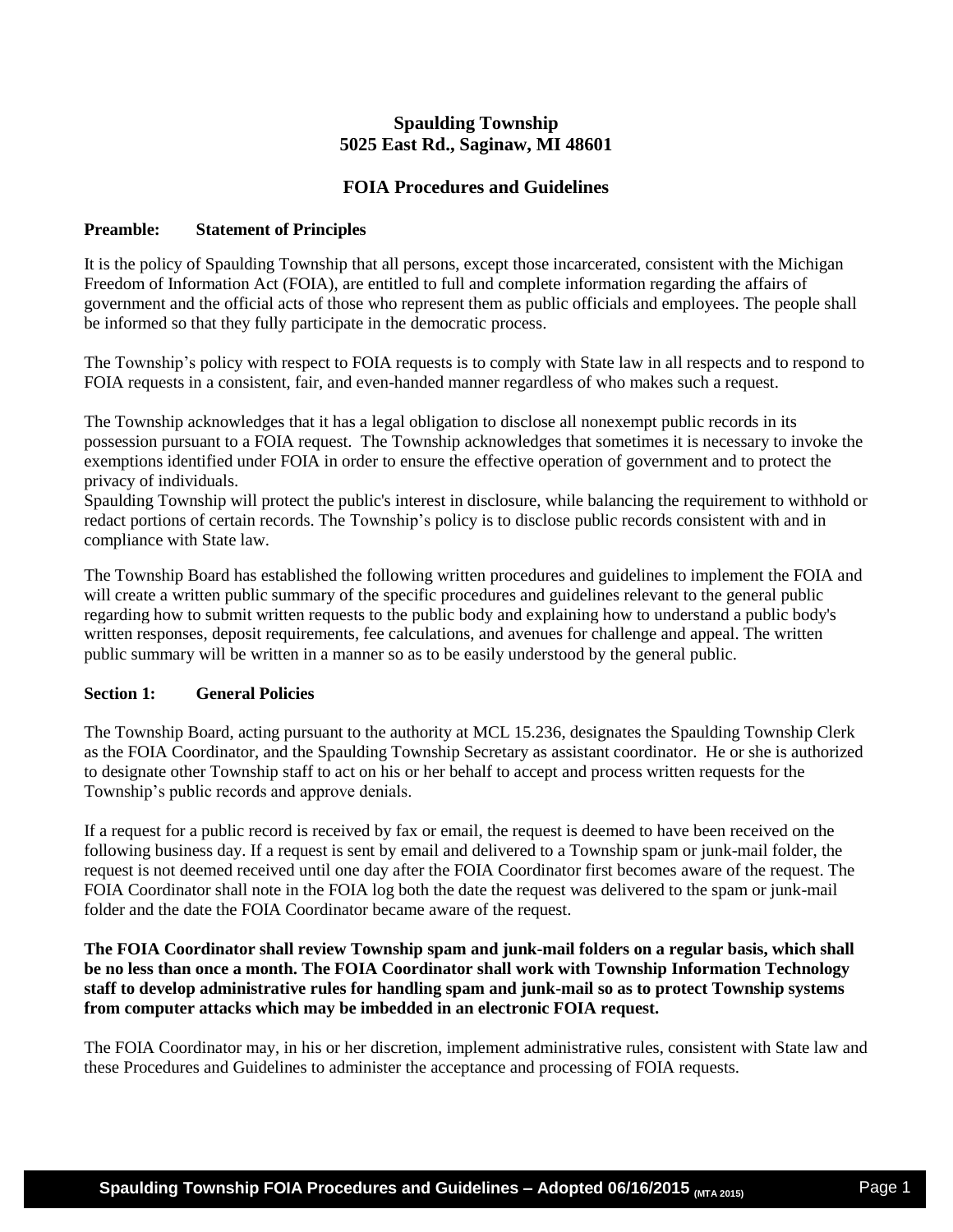The Township is not obligated to create a new public record or make a compilation or summary of information which does not already exist. Neither the FOIA Coordinator nor other Township staff are obligated to provide answers to questions contained in requests for public records or regarding the content of the records themselves. The FOIA Coordinator shall keep a copy of all written requests for public records received by the Township on file for a period of at least one year.

The Township will make this Procedures and Guidelines document and the Written Public Summary publicly available without charge. If it does not, the Township cannot require deposits or charge fees otherwise permitted under the FOIA until it is in compliance.

A copy of this Procedures and Guidelines document and the Township's Written Public Summary must be publicly available by providing free copies both in the Township's response to a written request and upon request by visitors at the Township's office.

This Procedures and Guidelines document and the Township's Written Public Summary will be maintained on the Township's website at: www.spauldingtwp.com, so a link to those documents will be provided in lieu of providing paper copies of those documents.

## **Section 2: Requesting a Public Record**

No specific form to submit a request for a public record is required. However the FOIA Coordinator may make available a FOIA Request Form for use by the public.

Requests to inspect or obtain copies of public records prepared, owned, used, possessed or retained by the Township may be submitted on the Township's FOIA Request Form, in any other form of writing (letter, fax, email, etc.), or by verbal request.

Verbal requests for records may be documented by the Township on the Township's FOIA Request Form.

If a person makes a verbal, non-written request for information believed to be available on the Township's website, where practicable and to the best ability of the employee receiving the request, shall be informed of the pertinent website address.

A request must sufficiently describe a public record so as to enable Township personnel to identify and find the requested public record.

Written requests for public records may be submitted in person or by mail to any Township office. Requests may also be submitted electronically by fax and email. Upon their receipt, requests for public records shall be promptly forwarded to the FOIA Coordinator for processing.

A person may request that public records be provided on non-paper physical media, emailed or other otherwise provided to him or her in digital form in lieu of paper copies. The Township will comply with the request only if it possesses the necessary technological capability to provide records in the requested non-paper physical media format.

A person may subscribe to future issues of public records that are created, issued or disseminated by Spaulding Township on a regular basis. A subscription is valid for up to 6 months and may be renewed by the subscriber.

A person serving a sentence of imprisonment in a local, state or federal correctional facility is not entitled to submit a request for a public record. The FOIA Coordinator will deny all such requests.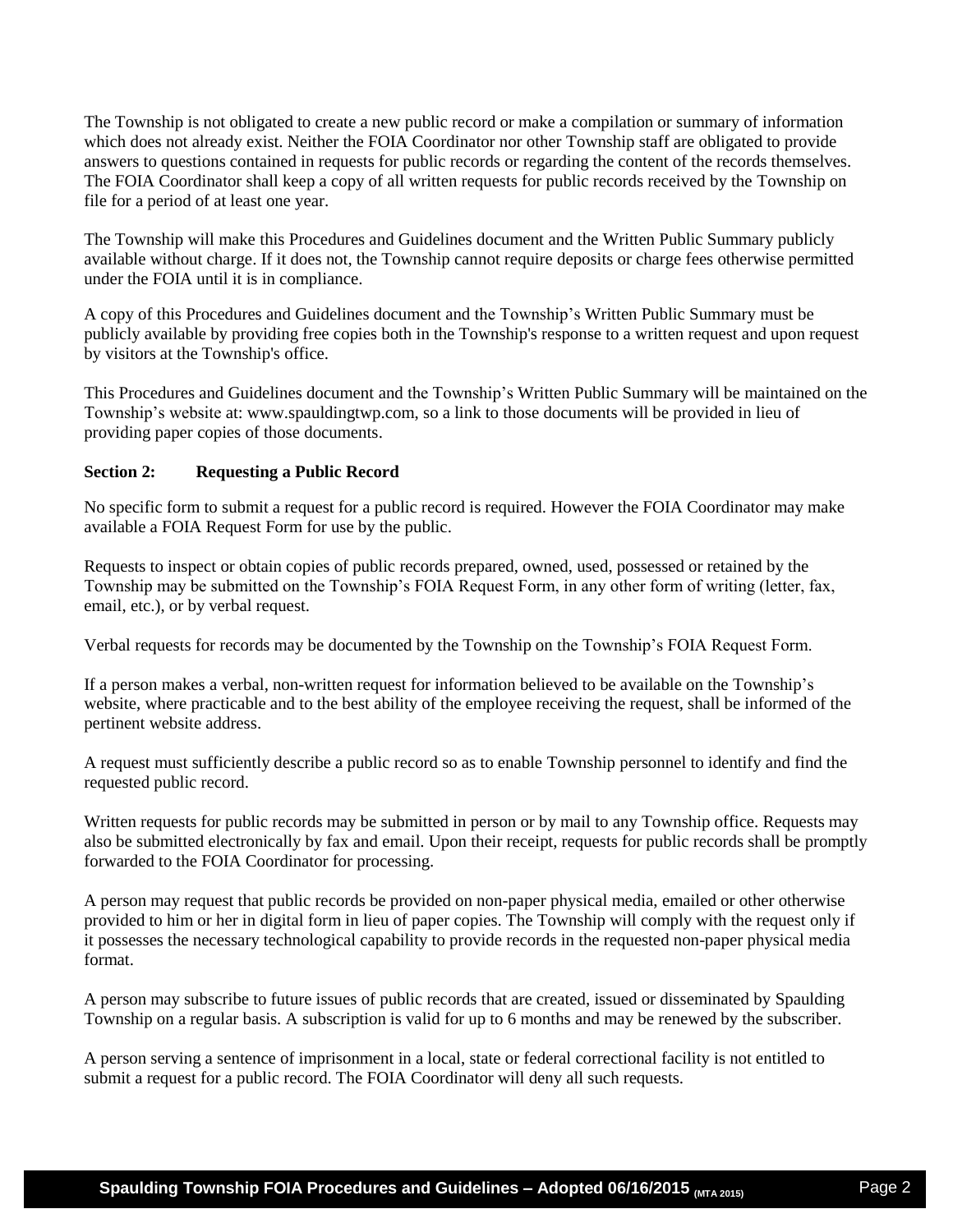## **Section 3: Processing a Request**

Unless otherwise agreed to in writing by the person making the request, the Township will issue a response within 5 business days of receipt of a FOIA request. If a request is received by fax, email or other electronic transmission, the request is deemed to have been received on the following business day.

The Township will respond to a request in one of the following ways:

- Grant the request.
- Issue a written notice denying the request.
- Grant the request in part and issue a written notice denying in part the request.
- Issue a notice indicating that due to the nature of the request the Township needs an additional 10 business days to respond for a total of no more than 15 business days. Only one such extension is permitted.
- Issue a written notice indicating that the public record requested is available at no charge on the Township's website.

#### *When a request is granted:*

If the request is granted, or granted in part, the FOIA Coordinator will require that payment be made in full for the allowable fees associated with responding to the request before the public record is made available.

The FOIA Coordinator shall provide a detailed itemization of the allowable costs incurred to process the request to the person making the request.

A copy of these Procedures and Guidelines and the Written Public Summary will be provided to the requestor free of charge with the response to a written request for public records, provided however, that because these Procedures and Guidelines, and the Written Public Summary are maintained on the Township's website at: www.spauldingtwp.com, a link to the Procedures and Guidelines and the Written Public Summary will be provided in lieu of providing paper copies of those documents.

If the cost of processing a FOIA request is \$50 or less, the requester will be notified of the amount due and where the documents can be obtained.

If the cost of processing a FOIA request is expected to exceed \$50 based on a good-faith calculation, or if the requestor has not paid in full for a previously granted request, the Township will require a good-faith deposit pursuant to Section 4 of this policy before processing the request.

In making the request for a good-faith deposit the FOIA Coordinator shall provide the requestor with a detailed itemization of the allowable costs estimated to be incurred by the Township to process the request and also provide a best efforts estimate of a time frame it will take the Township to provide the records to the requestor. The best efforts estimate shall be nonbinding on the Township, but will be made in good faith and will strive to be reasonably accurate, given the nature of the request in the particular instance, so as to provide the requested records in a manner based on the public policy expressed by Section 1 of the FOIA.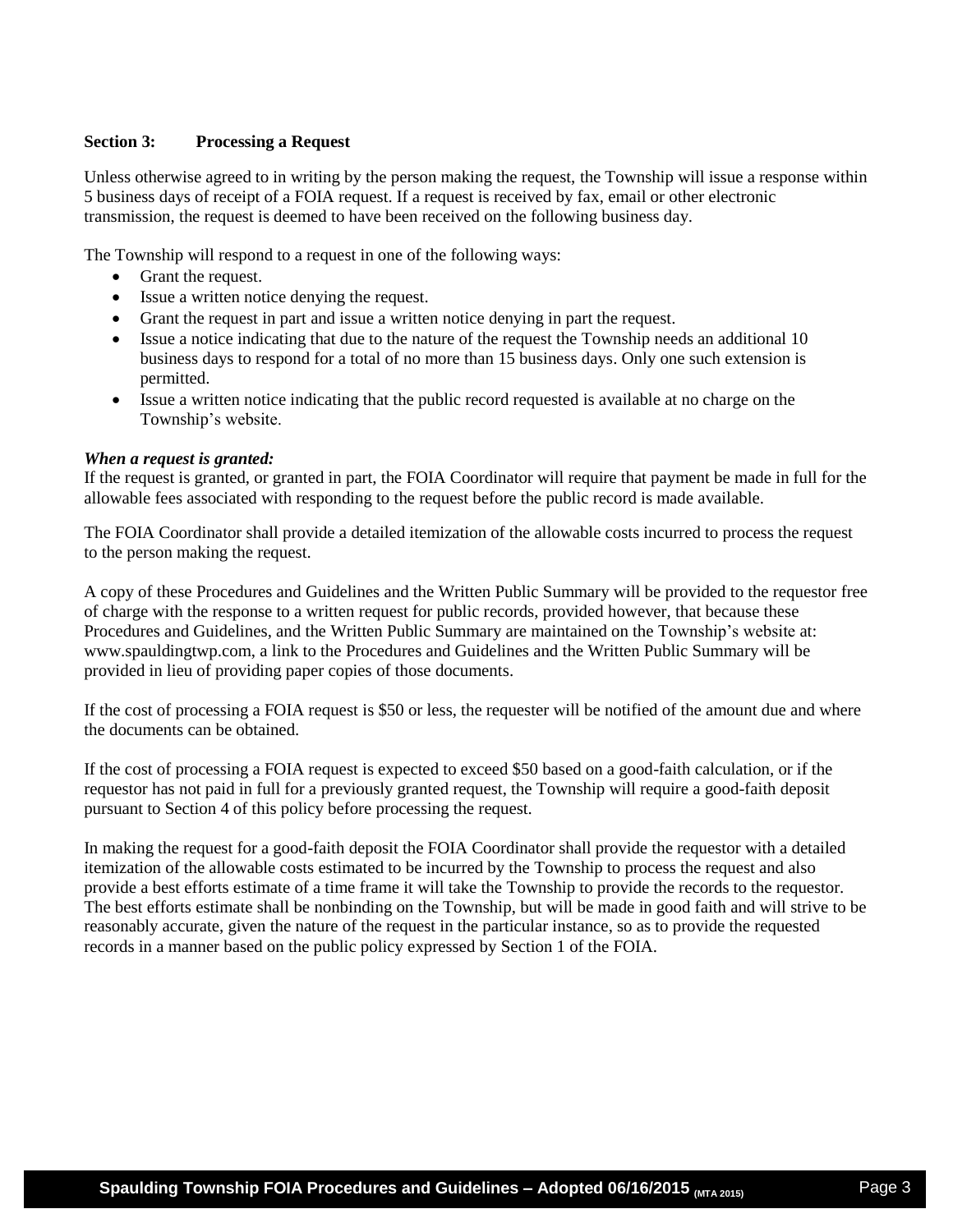## **Public Inspection of Records**

Upon receiving a verbal request to inspect township records, the township shall furnish the requesting person with a reasonable opportunity and reasonable facilities for inspection and examination of its public records.

A person shall be allowed to inspect public records during usual business hours, not less than four hours per day. The public does not have unlimited access to township offices or facilities, and a person may be required to inspect records at a specified counter or table, and in view of township personnel.

Township officials, appointees, staff or consultants/contractors assisting with inspection of public records shall inform any person inspecting records that only pencils, and no pens or ink, may be used to take notes.

In coordination with the official responsible for the records, the FOIA coordinator shall determine on a case-by-case basis when the township will provide copies of original records, to allow for blacking out exempt information, to protect old or delicate original records, or because the original record is a digital file or database not available for public inspection.

The Township Clerk is responsible for identifying if records or information requested by the public is stored in digital files or e-mail, even if the public does not specifically request a digital file or e-mail.

A person cannot remove books, records or files from the place the township has provided for the inspection.

No documents shall be removed from the office of the custodian of those documents without permission of that custodian, except by court order, subpoena or for audit purposes. The official shall be given a receipt listing the records being removed. Documents may be removed from the office of the custodian of those documents with permission of that custodian to accommodate public inspection of those documents.

## **Copies May Be Required to Enable Public Inspection of Records**

In coordination with the official responsible for the records, the FOIA coordinator will determine *(by policy, on a case-by-case basis, or both)* when the township will provide copies of original records, to allow for blacking out exempt information, to protect old or delicate original records, or because the original record is a digital file or database not available for public inspection.

A fee will be charged for copies made to enable public inspection of records, according to the township's FOIA policy.

## *When a request is denied or denied in part:*

If the request is denied or denied in part, the FOIA Coordinator will issue a Notice of Denial which shall provide in the applicable circumstance:

- An explanation as to why a requested public record is exempt from disclosure; or
- A certificate that the requested record does not exist under the name or description provided by the requestor, or another name reasonably known by the Township; or
- An explanation or description of the public record or information within a public record that is separated or deleted from the public record; and
- An explanation of the person's right to submit an appeal of the denial to either the office of the Township Supervisor or seek judicial review in the Saginaw County Circuit Court;
- An explanation of the right to receive attorneys' fees, costs, and disbursements as well actual or compensatory damages, and punitive damages of \$1,000, should they prevail in Circuit Court.
- The Notice of Denial shall be signed by the FOIA Coordinator.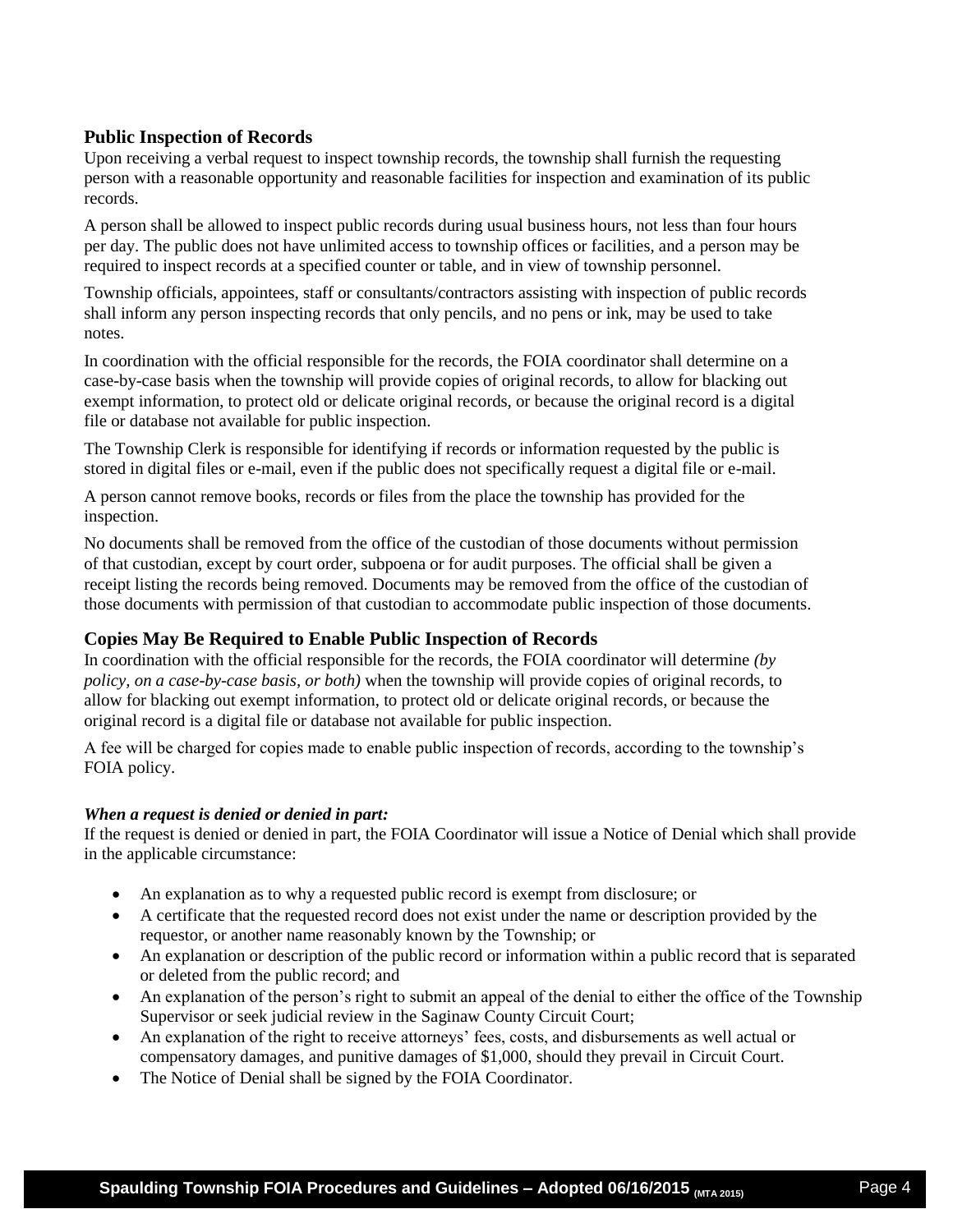If a request does not sufficiently describe a public record, the FOIA Coordinator may, in lieu of issuing a Notice of Denial indicating that the request is deficient, seek clarification or amendment of the request by the person making the request. Any clarification or amendment will be considered a new request subject to the timelines described in this Section.

## *Requests to inspect public records:*

The Township shall provide reasonable facilities and opportunities for persons to examine and inspect public records during normal business hours. The FOIA Coordinator is authorized to promulgate rules regulating the manner in which records may be viewed so as to protect Township records from loss, alteration, mutilation or destruction and to prevent excessive interference with normal Township operations.

#### *Requests for certified copies:*

The FOIA Coordinator shall, upon written request, furnish a certified copy of a public record at no additional cost to the person requesting the public record.

#### **Section 4: Fee Deposits**

If the fee estimate is expected to exceed \$50.00 based on a good-faith calculation, the requestor will be asked to provide a deposit not exceeding one-half of the total estimated fee.

If a request for public records is from a person who has not paid the Township in full for copies of public records made in fulfillment of a previously granted written request, the FOIA Coordinator will require a deposit of 100% of the estimated processing fee before beginning to search for a public record for any subsequent written request by that person when all of the following conditions exist:

- The final fee for the prior written request is not more than 105% of the estimated fee;
- The public records made available contained the information sought in the prior written request and remain in the Township's possession;
- The public records were made available to the individual, subject to payment, within the time frame estimated by the Township to provide the records;
- Ninety (90) days have passed since the FOIA Coordinator notified the individual in writing that the public records were available for pickup or mailing;
- The individual is unable to show proof of prior payment to the Township; and
- The FOIA Coordinator has calculated a detailed itemization that is the basis for the current written request's increased estimated fee deposit.

The FOIA Coordinator will not require an increased estimated fee deposit if any of the following apply:

- The person making the request is able to show proof of prior payment in full to the Township;
- The Township is subsequently paid in full for the applicable prior written request; or
- Three hundred sixty five (365) days have passed since the person made the request for which full payment was not remitted to the Township.

## **Section 5: Calculation of Fees**

A fee may be charged for the labor cost of copying/duplication.

A fee will *not* be charged for the labor cost of search, examination, review and the deletion and separation of exempt from nonexempt information *unless* failure to charge a fee would result in unreasonably high costs to the Township because of the nature of the request in the particular instance, and the Township specifically identifies the nature of the unreasonably high costs.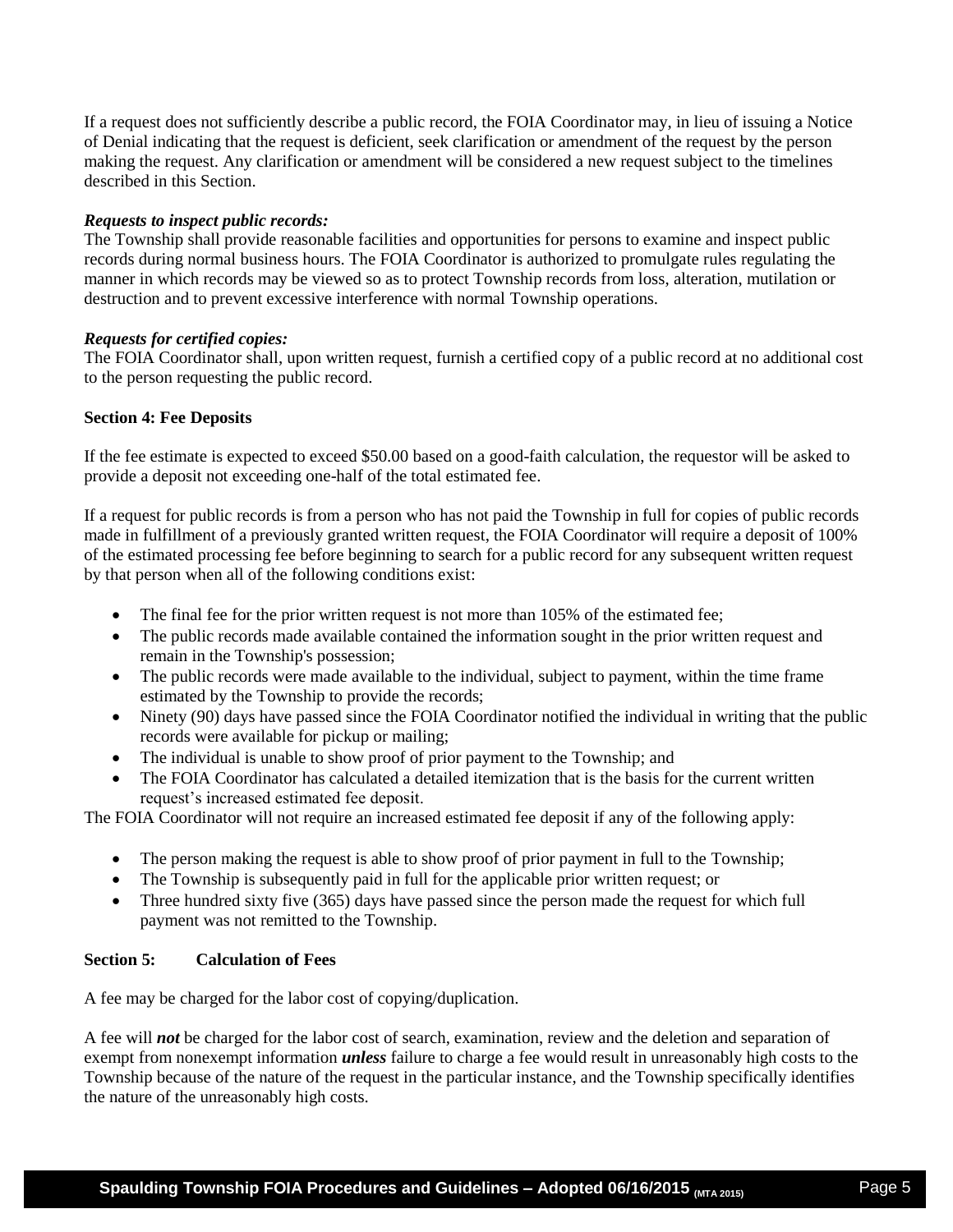Costs for the search, examination review, and deletion and separation of exempt from non-exempt information are "unreasonably high" when they are excessive and beyond the normal or usual amount for those services (Attorney General Opinion 7083 of 2001) compared to the costs of the township's usual FOIA requests, not compared to the township's operating budget. (*Bloch v. Davison Community Schools*, Michigan Court of Appeals, Unpublished, April 26, 2011)

The following factors shall be used to determine an unreasonably high cost to the Township:

- Volume of the public record requested
- Amount of time spent to search for, examine, review and separate exempt from non-exempt information in the record requested.
- Whether the public records are from more than one Township department or whether various Township offices are necessary to respond to the request.
- The available staffing to respond to the request.
- Any other similar factors identified by the FOIA Coordinator in responding to the particular request.

The Michigan FOIA statute permits the Township to charge for the following costs associated with processing a request:

- Labor costs associated with copying or duplication, which includes making paper copies, making digital copies, or transferring digital public records to non-paper physical media or through the Internet.
- Labor costs associated with searching for, locating and examining a requested public record, when failure to charge a fee will result in unreasonably high costs to the Township.
- Labor costs associated with a review of a record to separate and delete information exempt from disclosure, when failure to charge a fee will result in unreasonably high costs to the Township.
- The cost of copying or duplication, not including labor, of paper copies of public records. This may include the cost for copies of records already on the township's website if you ask for the township to make copies.
- The cost of computer discs, computer tapes or other digital or similar media when the requester asks for records in non-paper physical media. This may include the cost for copies of records already on the township's website if you ask for the township to make copies.
- The cost to mail or send a public record to a requestor.

Labor costs will be calculated based on the following requirements:

- All labor costs will be estimated and charged in 15-minute increments, with all partial time increments rounded down. If the time involved is less than 15 minutes, there will be no charge.
- Labor costs will be charged at the hourly wage of the lowest-paid Township employee capable of doing the work in the specific fee category, regardless of who actually performs work.
- Labor costs will also include a charge to cover or partially cover the cost of fringe benefits.
- The Township may add up to 50% to the applicable labor charge amount to cover or partially cover the cost of fringe benefits, but in no case may it exceed the actual cost of fringe benefits.
- Overtime wages will not be included in labor costs unless agreed to by the requestor; overtime costs will not be used to calculate the fringe benefit cost.
- Contracted labor costs will be charged at the hourly rate of \$48.90 (6 times the state minimum hourly wage).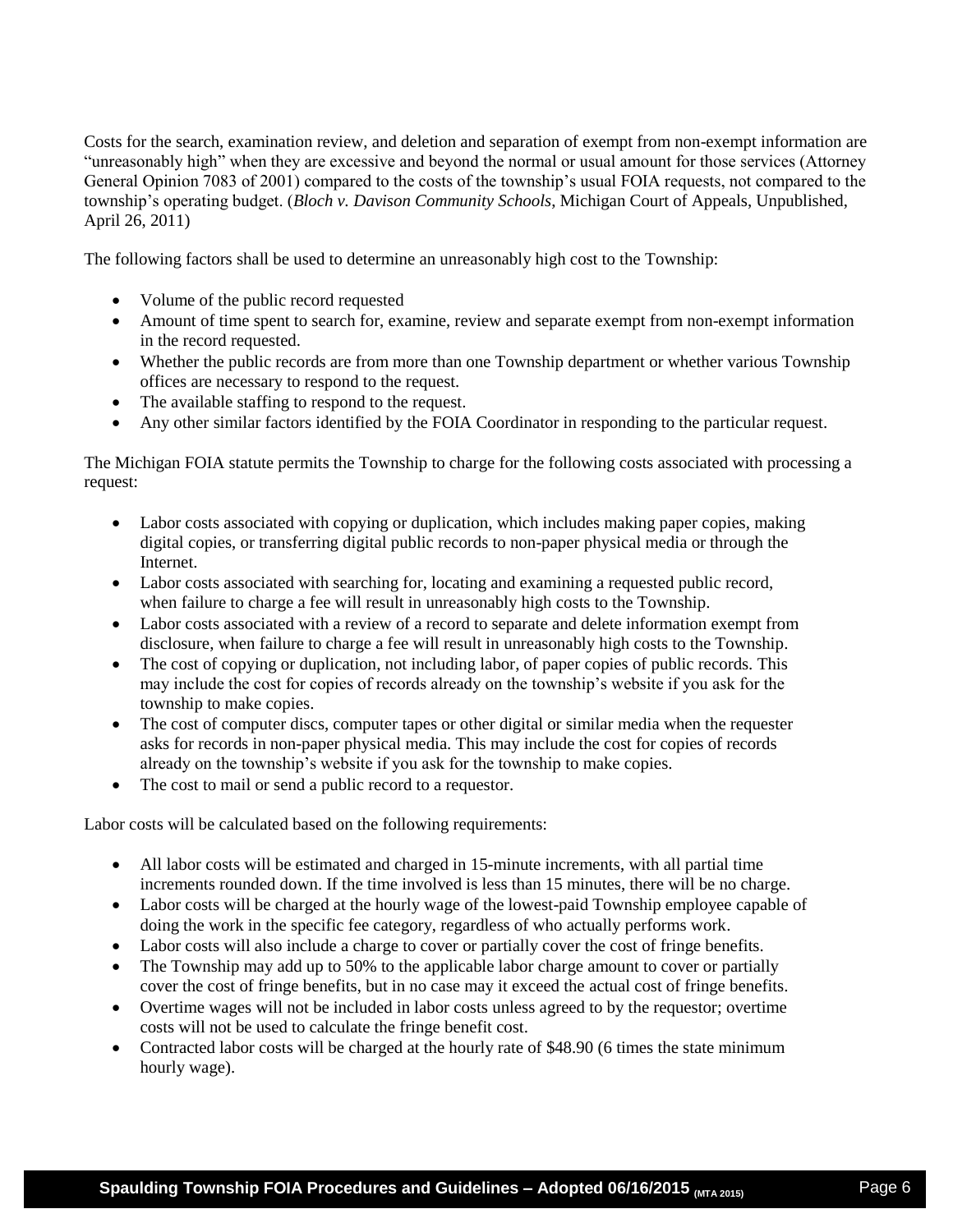The cost to provide records on non-paper physical media when so requested will be based on the following requirements:

- Computer disks, computer tapes or other digital or similar media will be at the actual and most reasonably economical cost for the non-paper media.
- This cost will only be assessed if the Township has the technological capability necessary to provide the public record in the requested non-paper physical media format.
- The Township will procure any non-paper media and will not accept media from the requestor in order to ensure integrity of the Township's technology infrastructure.

The cost to provide paper copies of records will be based on the following requirements:

- Paper copies of public records made on standard letter  $(8 \frac{1}{2} \times 11)$  or legal  $(8 \frac{1}{2} \times 14)$  sized paper will not exceed \$.10 per sheet of paper. Copies for non-standard sized sheets of paper will reflect the actual cost of reproduction.
- The Township will provide records using double-sided printing, if it is cost-saving and available.

The cost to mail records to a requestor will be based on the following requirements:

- The actual cost to mail public records using a reasonably economical and justified means.
- The Township may charge for the least expensive form of postal delivery confirmation.
- No cost will be made for expedited shipping or insurance unless specified by the requestor.

If the FOIA Coordinator does not respond to a written request in a timely manner, the Township must:

- Reduce the labor costs by 5% for each day the Township exceeds the time permitted under FOIA up to a 50% maximum reduction, if *any* of the following applies:
	- o The Township's late response was willful and intentional,
	- o The written request conveyed a request for information within the first 250 words of the body of a letter facsimile, email or email attachment, or
	- o The written request included the words, characters, or abbreviations for "freedom of information," "information," "FOIA," "copy" or a recognizable misspelling of such, or legal code reference to MCL 15. 231, et seq. or 1976 Public Act 442 on the front of an envelope or in the subject line of an email, letter or facsimile cover page.

• Fully note the charge reduction in the Detailed Itemization of Costs Form.

## **Section 6: Waiver of Fees**

The cost of the search for and copying of a public record may be waived or reduced if in the sole judgment of the FOIA Coordinator a waiver or reduced fee is in the public interest because it can be considered as primarily benefitting the general public. The township board may identify specific records or types of records it deems should be made available for no charge or at a reduced cost.

## **Section 7: Discounted Fees**

## *Indigence*

The FOIA Coordinator will discount the first \$20.00 of the processing fee for a request if the person requesting a public record submits an affidavit stating that they are:

• Indigent and receiving specific public assistance, or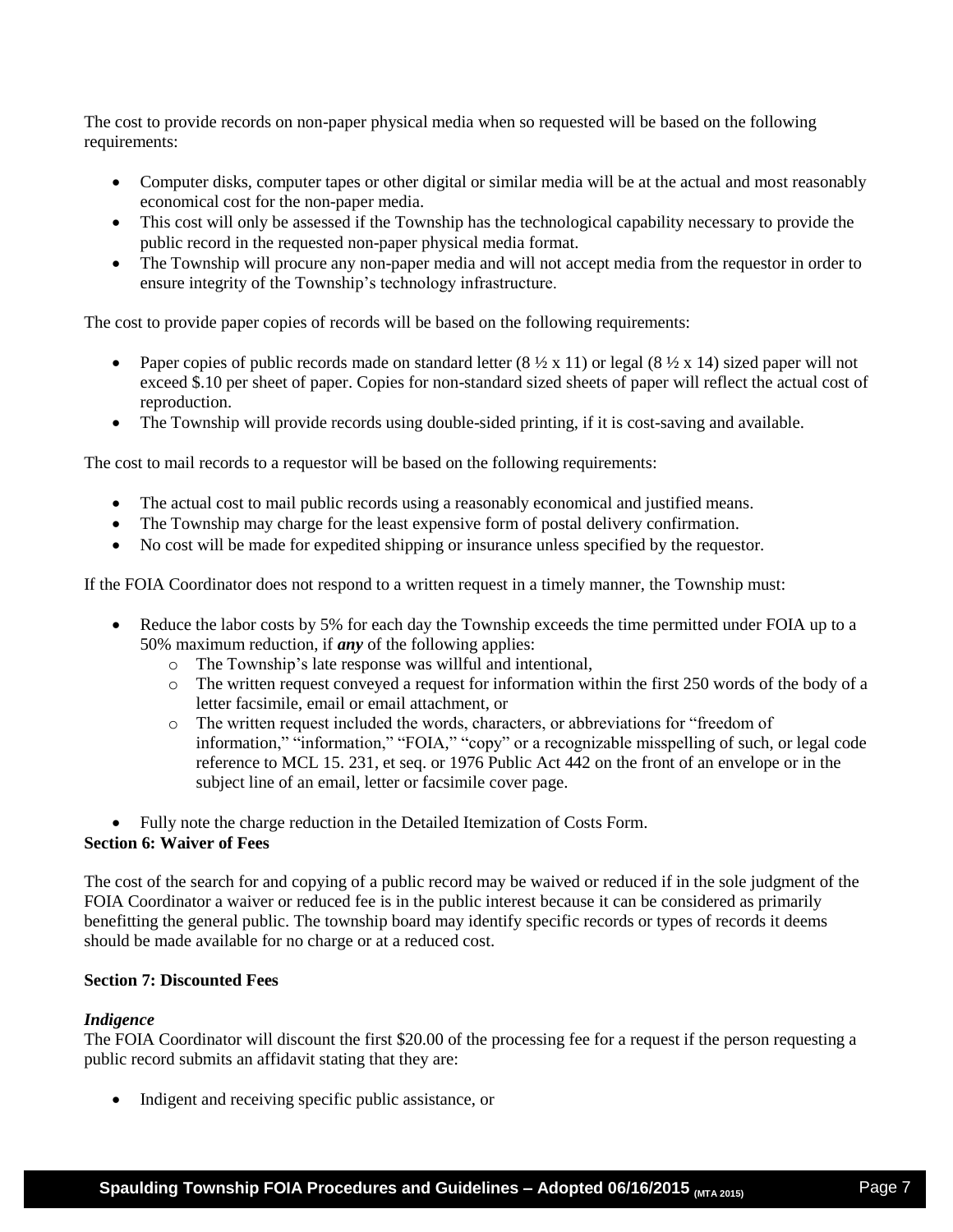If not receiving public assistance, stating facts demonstrating an inability to pay because of indigence.

An individual is not eligible to receive the waiver if:

- The requestor has previously received discounted copies of public records from the Township twice during the calendar year; or
- The requestor requests information in connection with other persons who are offering or providing payment to make the request.

An affidavit is sworn statement. The FOIA Coordinator may make a Fee Waiver Affidavit Form available for use by the public.

# *Nonprofit organization advocating for developmentally disabled or mentally ill individuals*

The FOIA Coordinator will discount the first \$20.00 of the processing fee for a request from:

- A nonprofit organization formally designated by the state to carry out activities under subtitle C of the federal developmental disabilities assistance and bill of rights act of 2000, Public Law 106-402, and the protection and advocacy for individuals with mental illness act, Public Law 99-319, or their successors, if the request meets all of the following requirements:
	- o Is made directly on behalf of the organization or its clients.
	- o Is made for a reason wholly consistent with the mission and provisions of those laws under section 931 of the mental health code, 1974 PA 258, MCL 330.1931.
	- o Is accompanied by documentation of its designation by the state, if requested by the public body.

## **Section 8: Appeal of a Denial of a Public Record**

When a requestor believes that all or a portion of a public record has not been disclosed or has been improperly exempted from disclosure, he or she may appeal to the Township Board by filing an appeal of the denial with the office of the Township Supervisor.

The appeal must be in writing, specifically state the word "appeal" and identify the reason or reasons the requestor is seeking a reversal of the denial. The Township FOIA Appeal Form (To Appeal a Denial of Records), may be used.

The Township Board is not considered to have received a written appeal until the first regularly scheduled Township Board meeting following submission of the written appeal.

Within 10 business days of receiving the appeal the Township Board will respond in writing by:

- Reversing the disclosure denial;
- Upholding the disclosure denial; or
- Reverse the disclosure denial in part and uphold the disclosure denial in part; or
- Under unusual circumstances, issue a notice extending for not more than 10 business days the period during which the Township Board shall respond to the written appeal. The Township Board shall not issue more than 1 notice of extension for a particular written appeal.

If the Township Board fails to respond to a written appeal, or if the Township Board upholds all or a portion of the disclosure denial that is the subject of the written appeal, the requesting person may seek judicial review of the nondisclosure by commencing a civil action in Circuit Court.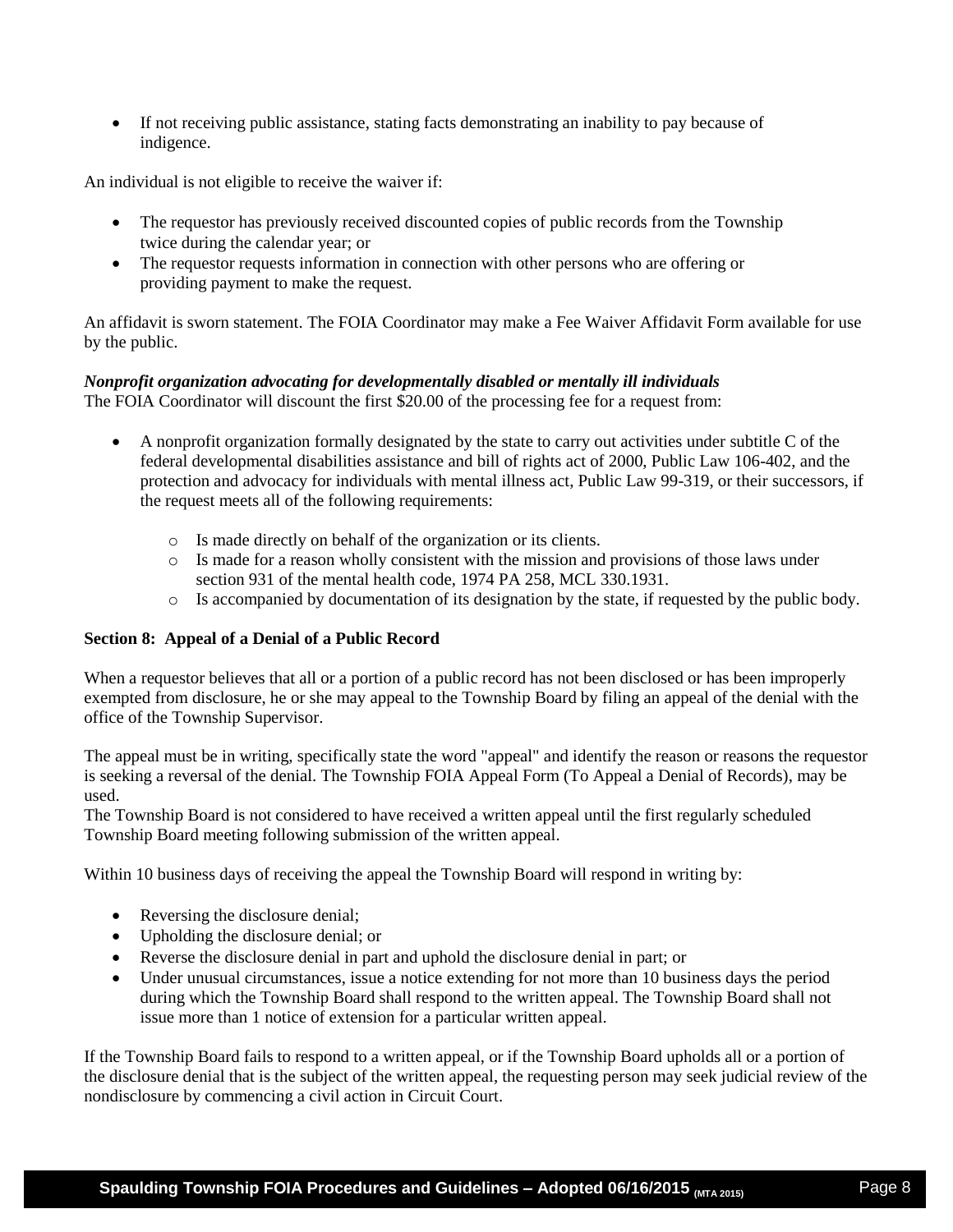Whether or not a requestor submitted an appeal of a denial to the Township Board, he or she may file a civil action in Saginaw County Circuit Court within 180 days after the Township's final determination to deny the request.

If a court that determines a public record is not exempt from disclosure, it shall order the Township to cease withholding or to produce all or a portion of a public record wrongfully withheld, regardless of the location of the public record. Failure to comply with an order of the court may be punished as contempt of court.

If a person asserting the right to inspect, copy, or receive a copy of all or a portion of a public record prevails in such an action, the court shall award reasonable attorneys' fees, costs, and disbursements. If the person or Township prevails in part, the court may, in its discretion, award all or an appropriate portion of reasonable attorneys' fees, costs, and disbursements.

If the court determines that the Township has arbitrarily and capriciously violated this act by refusal or delay in disclosing or providing copies of a public record, the court shall order the Township to pay a civil fine of \$1,000.00, which shall be deposited into the general fund of the state treasury. The court shall award, in addition to any actual or compensatory damages, punitive damages in the amount of \$1,000.00 to the person seeking the right to inspect or receive a copy of a public record. The damages shall not be assessed against an individual, but shall be assessed against the next succeeding public body that is not an individual and that kept or maintained the public record as part of its public function.

## **Section 9: Appeal of an Excessive FOIA Processing Fee**

"Fee" means the total fee or any component of the total fee calculated under section 4 of the FOIA, including any deposit.

If a requestor believes that the fee charged by the Township to process a FOIA request exceeds the amount permitted by state law or under this policy, he or she must first appeal to the Township Board by submitting a written appeal for a fee reduction to the office of the Township Supervisor.

The appeal must be in writing, specifically state the word "appeal" and identify how the required fee exceeds the amount permitted. The Township FOIA Appeal Form (To Appeal an Excess Fee) may be used.

The Township Board is not considered to have received a written appeal until the first regularly scheduled Township Board meeting following submission of the written appeal.

Within 10 business days after receiving the appeal, the Township Board will respond in writing by:

- Waiving the fee;
- Reducing the fee and issuing a written determination indicating the specific basis that supports the remaining fee;
- Upholding the fee and issuing a written determination indicating the specific basis that supports the required fee; or
- Issuing a notice detailing the reason or reasons for extending for not more than 10 business days the period during which the Township Board will respond to the written appeal. The Township Board shall not issue more than 1 notice of extension for a particular written appeal.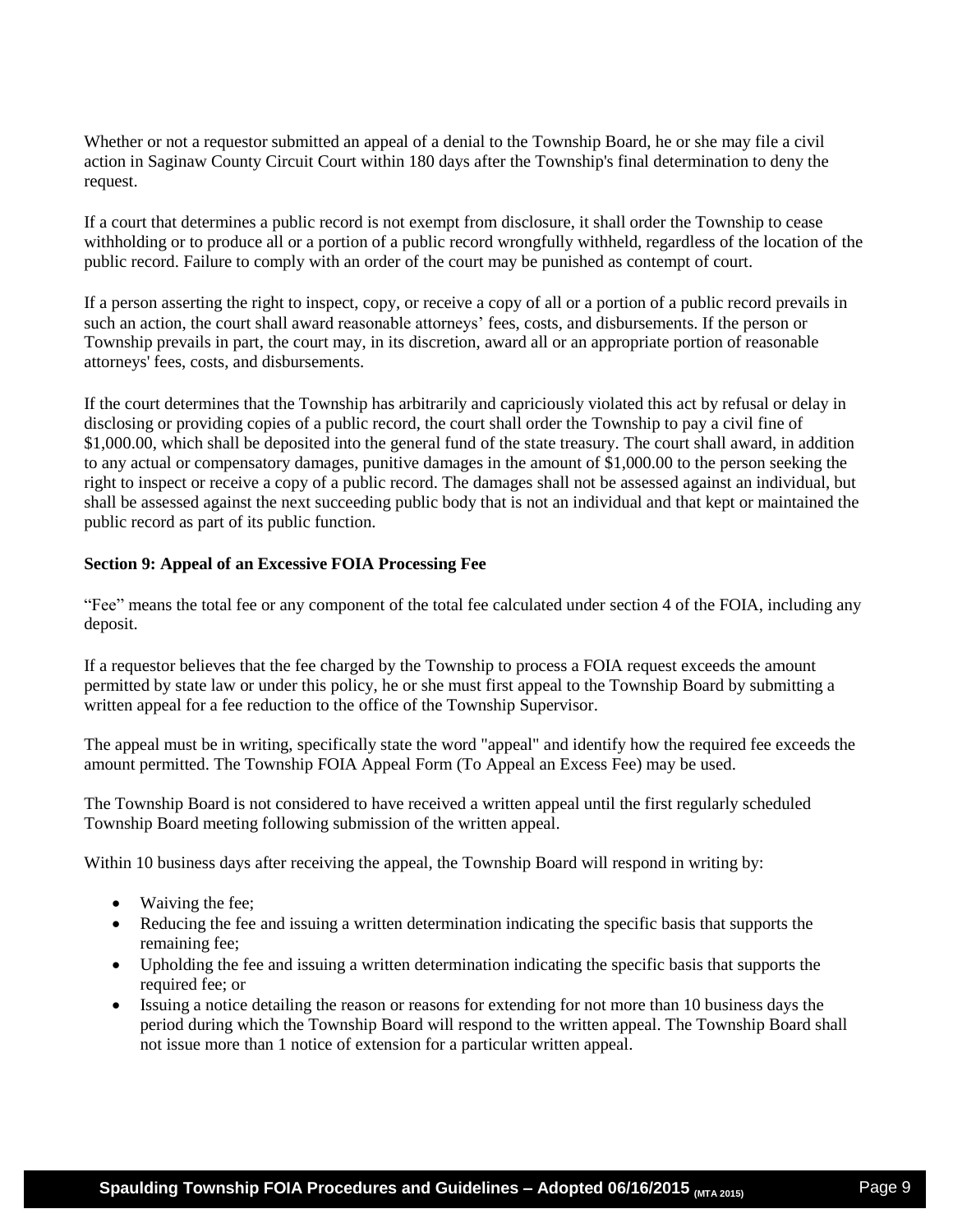Where the Township Board reduces or upholds the fee, the determination must include a certification from the Township Board that the statements in the determination are accurate and that the reduced fee amount complies with its publicly available procedures and guidelines and Section 4 of the FOIA.

Within 45 days after receiving notice of the Township Board's determination of an appeal, the requesting person may commence a civil action in Saginaw County Circuit Court for a fee reduction.

If a civil action is commenced against the Township for an excess fee, the Township is not obligated to complete the processing of the written request for the public record at issue until the court resolves the fee dispute.

An action shall not be filed in circuit court unless *one* of the following applies:

- The Township does not provide for appeals of fees,
- The Township Board failed to respond to a written appeal as required, or
- The Township Board issued a determination to a written appeal.

If a court determines that the Township required a fee that exceeds the amount permitted under its publicly available procedures and guidelines or Section 4 of the FOIA, the court shall reduce the fee to a permissible amount. Failure to comply with an order of the court may be punished as contempt of court.

If the requesting person prevails in court by receiving a reduction of 50% or more of the total fee, the court may, in its discretion, award all or an appropriate portion of reasonable attorneys' fees, costs, and disbursements. The award shall be assessed against the public body liable for damages.

If the court determines that the Township has arbitrarily and capriciously violated the FOIA by charging an excessive fee, the court shall order the Township to pay a civil fine of \$500.00, which shall be deposited in the general fund of the state treasury. The court may also award, in addition to any actual or compensatory damages, punitive damages in the amount of \$500.00 to the person seeking the fee reduction. The fine and any damages shall not be assessed against an individual, but shall be assessed against the next succeeding public body that is not an individual and that kept or maintained the public record as part of its public function.